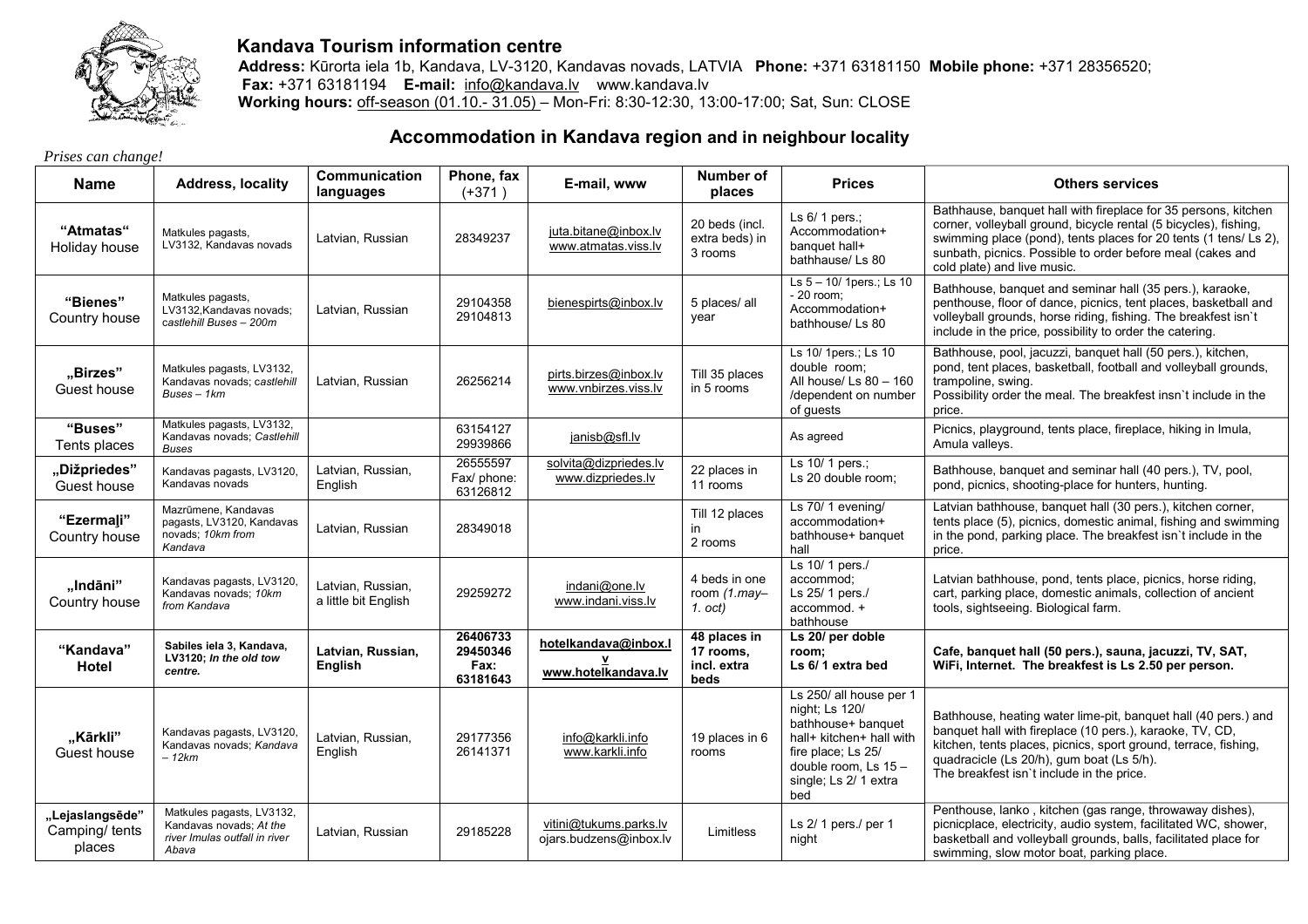| "Mazkārumi"<br>Leisure centre                   | Kandavas pagasts, LV3120<br>Kandavas novads<br>3 km from Kandava                                        |                                                      | 29482786                                 | arvisss@delfi.lv                                                                              | 10 places in 3<br>small cottage<br>(in summer)          | Ls 15/1 cottage                                                                                                                                | Bathhouse, fishing and swimming place (pond), penthouse<br>with fireplace, sport ground, sunbath, picnics.<br>The breakfest isn't include in the price.                                                                                                                                                                                                                                                     |
|-------------------------------------------------|---------------------------------------------------------------------------------------------------------|------------------------------------------------------|------------------------------------------|-----------------------------------------------------------------------------------------------|---------------------------------------------------------|------------------------------------------------------------------------------------------------------------------------------------------------|-------------------------------------------------------------------------------------------------------------------------------------------------------------------------------------------------------------------------------------------------------------------------------------------------------------------------------------------------------------------------------------------------------------|
| "Meļķerti"<br>Guest house                       | Kandavas pagasts, LV3120,<br>Kandavas novads: Kandava<br>– 3km                                          | Latvian, Russian,<br>English                         | 29157360                                 | melkerti@inbox.lv<br>www.melkerti.viss.lv                                                     | 21 places in 6<br>rooms;                                | Ls 20/ double room;<br>Ls 24/ three and four<br>pers, room;<br>Ls 5/ per 1 extra bed;<br>Ls 35-40/ holiday<br>house                            | Bathhouse, pool, banquet hall (70 pers.), kitchen corner, TV,<br>karaoke, fishing, tent places (15). Holiday house with kitchen.<br>Possibility order the meal. The breakfest isn't include in the<br>price, possibility to order the catering.                                                                                                                                                             |
| "Mežarags"<br>Holiday house                     | Daigones iela 13, Kandava,<br>LV3120                                                                    | Latvian, Russian                                     | 26434475<br>29178247                     | www.vietas.lv                                                                                 | 14 places                                               | Ls $7/$ pers.;<br>Ls 120/<br>accommodation+<br>bathhouse+ banquet<br>hall                                                                      | Banquet hall with bathhouse (20 pers.), shower, kitchen<br>corner, TV, game place, garage.<br>Banquet hall with fireplace (50 pers.), parking place for 2<br>caravans, tents and picnic places. Near sport complex with<br>open-air pool and several playgrounds.<br>The breakfest isn't include in the price.                                                                                              |
| "Mežāži"<br>Tents places                        | Kandavas pagasts, LV3120,<br>Kandavas novadas; Rīga -<br>Ventspils highway 96km                         |                                                      | 26001076<br>29257651                     | mezazi.co@inbox.lv                                                                            |                                                         | Mutually contract                                                                                                                              | Cafe, banquet hall (50-100 pers.), pond. The breakfest possible<br>order before in cafe.                                                                                                                                                                                                                                                                                                                    |
| "Mucenieki"<br>Country house                    | Matkules pagasts,<br>LV3132, Kandavas novads;<br>Matkule - 5km, Sabile -<br>7,5km, Kandava - 20km       | Latvian, Russian                                     | 63100379<br>26489596                     | mucenieki2@inbox.lv<br>www.mucenieki2.viss.lv                                                 | 8 places                                                | Ls 20/2 pers.;<br>Ls $21/3$ pers.                                                                                                              | Latvian bathhouse, banquet hall with fireplace (15 pers.),<br>kitchen, karaoke, picnics, tents place, bicycle rental, pond.<br>Possibility order catering.                                                                                                                                                                                                                                                  |
| "Nāriņa"<br>Tents places                        | Daigones iela 6, Kandava,<br>LV3120; in territory of sport<br>complex at openair pool                   | Latvian, Russian                                     | 29105411                                 | saltums@inbox.lv                                                                              | 400 places                                              | Tent place Ls 1pers.<br>Tent Ls 3                                                                                                              | Summer cafe at the sport complex with outdoor pool, parking<br>place.                                                                                                                                                                                                                                                                                                                                       |
| "Pils"<br>Guest house                           | Pils iela 7, Kandava,<br>LV3120; at the Powder<br>tower                                                 | Latvian, Russian,<br>English                         | 26438887<br>63124919<br>29120805         | pils.kandava@apollo.lv<br>www.pils.viss.lv<br>www.guesthousepils.com<br>www.companies.lv/pils | 13 places in<br>6 rooms                                 | Ls $12 - 25/1$ room                                                                                                                            | Latvian bathhouse, water lime-pit, cafe, TV, SAT, Internet,<br>banquet hall (20-40 pers.).<br>Breakfest is included in the price. Souvenir shop, boats (Ls<br>20), extreme tour.                                                                                                                                                                                                                            |
| "Plosti"<br>Tourism and<br>relaxation<br>centre | Kandavas pagasts,<br>LV3120. Kandavas novads:<br>9km from Kandava                                       | Latvian, Russian,<br>English                         | 26310303;<br>Fax:<br>63123237            | hotelplosti@plosti.lv<br>www.hotelplosti.lv                                                   | 121 places in<br>72 rooms                               | Ls 20 - 65/ house; Ls<br>$10/$ pers.                                                                                                           | Banquet and conference hall (100 pers.), cafe, TV, Internet, bathhouse<br>with banquet hall (25 pers.), outside jacuzzi, auto and caravans parking<br>place, river beach, sport ground and tents place (till 700 pers.), picnics,<br>boat rental, bicycle rental, fishing. Organize relaxation and sport events.<br>Camping of the highest category in Latvia. The breakfest isn't<br>include in the price. |
| "Romance"<br>Guest house                        | Matkules pagasts, LV3132,<br>Kandavas novads; 14km<br>from Kandava, 2km from<br><b>Castlehill Buses</b> | Latvian, Russian,<br>English                         | 26686867                                 | romance@apollo.lv<br>www.romance.viss.lv                                                      | 26 places in 10<br>rooms; 25<br>places in<br>mansard    | Ls 20-30/ 1 room;<br>Ls 8/ place in mansard                                                                                                    | Bathhouse, banquet hall with fireplace (50pers.), fireplace-<br>room (25pers.), kitchen, sunbathe-place, tents places,<br>playground for children, nature trail, picnic. Space and<br>environment suitable for arrange weddings and various fiests,<br>sport games. The breakfest isn't include in the price.                                                                                               |
| Kandavas<br><b>Sporta Halle</b><br>hotel        | Skolas iela 12, Kandava,<br>LV3120                                                                      | Latvian, Russian,<br>English                         | 29152314<br>29457272<br>Fax:<br>63107361 | bindulis@one.lv<br>www.kss.serveris.lv<br>kandavasbjss@inbox.lv                               | 51 places in<br>15 rooms;<br>15 extra beds              | Ls 20/ double room;<br>Ls 20 - 25/ triple room;<br>Ls 30/4 pers.room;<br>Ls 3,50/ per 1 extra<br>bed<br>Organized groups<br>price cut till 20% | Sport facilities (basketball, floorball, fitness equipment), rent of<br>sport inventory, café, sauna, massage, jacuzzi. SAT, TV,<br>fridge (mini).<br>The breakfest isn't include in the price, but possibility order<br>before in café.                                                                                                                                                                    |
| "Teikas"<br>Guest house                         | Kandavas pagasts,<br>LV3120, Kandavas novads;<br>5km from Kandava to<br>Tukums: at the river Abava.     | Latvian, Russian,<br>German                          | 26113310                                 | maris11095@inbox.lv<br>www.teikas.viss.lv                                                     | 8 places in<br>3 rooms                                  | Ls $10/1$ room                                                                                                                                 | Bathhouse, heating water lime-pit (Ls 30 per evening),<br>penthouse with fireplace, banquet hall (16 pers.), pond, tents<br>places, boat rental, place for sport activities, 2 water bicycles,<br>3 bicycles, fishing.<br>The breakfest isn't include in the price.                                                                                                                                         |
| "Valdeku pils"<br>castle                        | Valdeķi, Kandavas pagasts,<br>Kandavas novads LV3120;<br>6km from Kandava                               | Latvian, Russian                                     | 26452948<br>63126293<br>63126112         |                                                                                               | 10 placess $-$<br>3 twin beds, 2<br>two-storied<br>beds | All castle:<br>Ls 100 - first day<br>Ls $50 -$ secound day<br>Ls $300 - 1$ week                                                                | 1940 <sup>th</sup> years model farm by the king of Latvian Press Anton<br>Benjamin, the Estate, collection of trip photographies. Eating<br>for extra payment                                                                                                                                                                                                                                               |
| "Vītiņi"<br>Tents places                        | Matkules pagasts, LV3132,<br>Kandavas novads; at the<br>river Imulas outfall in river<br>Abava          | Latvian, Russian,<br>German, a little bit<br>Finnish | 29414050                                 |                                                                                               | 10 tent places<br>$(1. \text{may} - 30.$<br>sept)       | Tent place : Ls 2/ per<br>1addult, for small<br>group;<br>Ls 1/ per 1child for<br>groups                                                       | Picnic and tent places, alight pavilion, outdoor-fireplace, sport<br>ground, inventory rental, springhead water, parking place                                                                                                                                                                                                                                                                              |